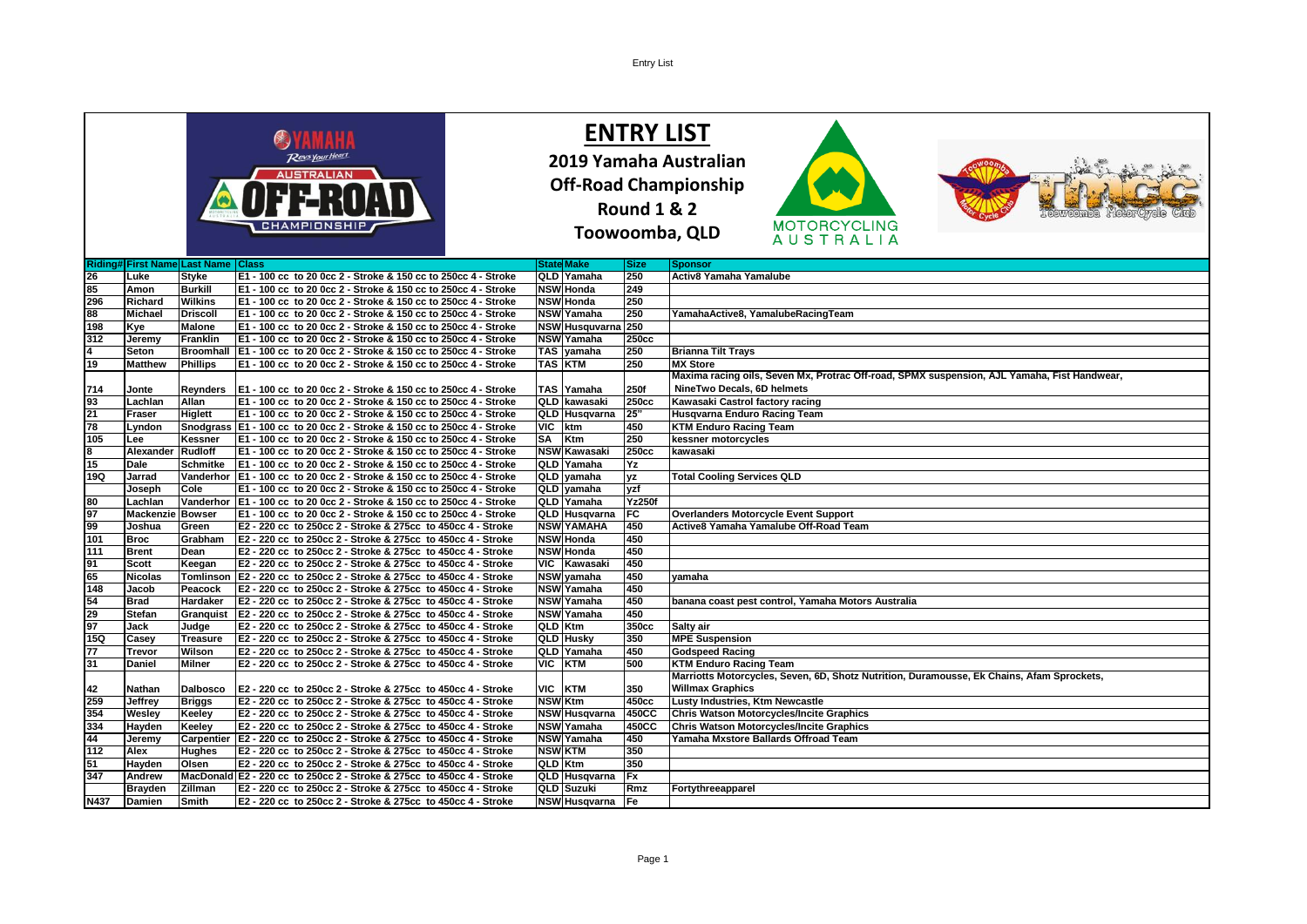| 38              | <b>David</b>    | <b>Stacey</b>    | E2 - 220 cc to 250cc 2 - Stroke & 275cc to 450cc 4 - Stroke           |                | <b>QLD Ktm</b>            | <b>EXCF</b>     |                                                                                               |
|-----------------|-----------------|------------------|-----------------------------------------------------------------------|----------------|---------------------------|-----------------|-----------------------------------------------------------------------------------------------|
| 56              | Jaiden          | <b>Treasure</b>  | E2 - 220 cc to 250cc 2 - Stroke & 275cc to 450cc 4 - Stroke           |                | <b>QLD Suzuki</b>         | Rmz             |                                                                                               |
| 92              | Jason           | <b>Murray</b>    | E2 - 220 cc to 250cc 2 - Stroke & 275cc to 450cc 4 - Stroke           |                | <b>QLD KTM</b>            | $S X-F$         |                                                                                               |
| 55              | Kaleb           | <b>Treasure</b>  | E2 - 220 cc to 250cc 2 - Stroke & 275cc to 450cc 4 - Stroke           |                | QLD Yamaha                | ΥZ              | Toowoomba Yamaha. MPE Suspension.                                                             |
| 014             | Kazmond         | Walsh            | E2 - 220 cc to 250cc 2 - Stroke & 275cc to 450cc 4 - Stroke           |                | <b>QLD KTM</b>            | $SX-F$          | <b>APEX MOTO TYRES</b>                                                                        |
| 22              | Kristian        | Sprenger         | E2 - 220 cc to 250cc 2 - Stroke & 275cc to 450cc 4 - Stroke           |                | QLD Yamaha                | Yz              | Toowomba Yamaha                                                                               |
| 91              |                 | <b>Crosswell</b> | E2 - 220 cc to 250cc 2 - Stroke & 275cc to 450cc 4 - Stroke           |                | QLD vamaha                | yzf             |                                                                                               |
| 40              | Kye             |                  | Buchanan E2 - 220 cc to 250cc 2 - Stroke & 275cc to 450cc 4 - Stroke  |                | <b>QLD HUSQVARN/TE250</b> |                 |                                                                                               |
|                 | Lachlan         | <b>Dodd</b>      | E2 - 220 cc to 250cc 2 - Stroke & 275cc to 450cc 4 - Stroke           |                |                           |                 |                                                                                               |
| 77<br>X81       | <b>Mathew</b>   | <b>Austin</b>    |                                                                       |                | QLD Husqvarna             | <b>Fx</b>       |                                                                                               |
|                 | <b>Matthew</b>  |                  | E2 - 220 cc to 250cc 2 - Stroke & 275cc to 450cc 4 - Stroke           |                | QLD Husqvarna             | <b>Fx</b>       |                                                                                               |
| 6               | Beau            | Ralston          | E3 - 290cc to 500cc 2 - Stroke & 475cc to 650cc 4 - Stroke            |                | <b>NSW</b> Husqvarna      | 501             | <b>Schwarz Excavation Husqvarna JWP</b>                                                       |
| 387             | Daniel          | Welsh            | E3 - 290cc to 500cc 2 - Stroke & 475cc to 650cc 4 - Stroke            |                | <b>NSW</b> Ktm            | 500             |                                                                                               |
| 34              | <b>Daniel</b>   | <b>Middleton</b> | E3 - 290cc to 500cc 2 - Stroke & 475cc to 650cc 4 - Stroke            |                | <b>NSW KTM</b>            | 500             | <b>KTM Newcastle, ProMoto Suspension</b>                                                      |
| 15              | Jesse           | Lawton           | E3 - 290cc to 500cc 2 - Stroke & 475cc to 650cc 4 - Stroke            |                | VIC HQV                   | 500             |                                                                                               |
| 55              | <b>Matt</b>     | <b>Murry</b>     | E3 - 290cc to 500cc 2 - Stroke & 475cc to 650cc 4 - Stroke            |                | <b>QLD Kawasaki</b>       | 480             |                                                                                               |
| 656             | Michael         | Perren           | E3 - 290cc to 500cc 2 - Stroke & 475cc to 650cc 4 - Stroke            |                | <b>QLD KTM</b>            | 300             |                                                                                               |
| 219             | Brendan         | <b>Cousins</b>   | E3 - 290cc to 500cc 2 - Stroke & 475cc to 650cc 4 - Stroke            |                | QLD husky                 | 300             | <b>Cousins Touque N Diesel</b>                                                                |
|                 |                 |                  |                                                                       |                |                           |                 | indulge apartments mildura, forbidden foods, direction physiotherapy, espresso drive mildura, |
| 197             | Jackson         | Caldwell         | E3 - 290cc to 500cc 2 - Stroke & 475cc to 650cc 4 - Stroke            | VIC            | suzuki                    | 450             | Jcaldwell tiling and bathroom renovations                                                     |
| 32              | Andrew          | Wilksch          | E3 - 290cc to 500cc 2 - Stroke & 475cc to 650cc 4 - Stroke            |                | VIC Sherco                | 300cc           | Motul Pirelli Sherco Team                                                                     |
| 75              | Timothy         | Lonsdale         | E3 - 290cc to 500cc 2 - Stroke & 475cc to 650cc 4 - Stroke            | <b>VIC</b>     | Ktm                       | 300             | On point motorcycles and suspension                                                           |
| 11              | <b>Daniel</b>   | <b>Sanders</b>   | E3 - 290cc to 500cc 2 - Stroke & 475cc to 650cc 4 - Stroke            |                | VIC Husqvarna             | 450             | Husgvarna Enduro Racing Team                                                                  |
| 22              | Luke            | <b>Morrison</b>  | E3 - 290cc to 500cc 2 - Stroke & 475cc to 650cc 4 - Stroke            |                | <b>QLD Ktm</b>            | 300             |                                                                                               |
| 72              | Sam             | <b>Rogers</b>    | E3 - 290cc to 500cc 2 - Stroke & 475cc to 650cc 4 - Stroke            |                | <b>QLD</b> Beta           | 300             |                                                                                               |
| 207             | John            |                  | Woolcock   E3 - 290cc to 500cc 2 - Stroke & 475cc to 650cc 4 - Stroke |                | QLD Husqvarna             | 500             |                                                                                               |
| 247             | <b>Marcus</b>   |                  | Richardson E3 - 290cc to 500cc 2 - Stroke & 475cc to 650cc 4 - Stroke | QLD            |                           |                 |                                                                                               |
| 309             | <b>Matthew</b>  |                  | Beaumont E3 - 290cc to 500cc 2 - Stroke & 475cc to 650cc 4 - Stroke   |                | NSW Husqvarna             | <b>TX</b>       |                                                                                               |
| 153             | Korey           |                  | McMahon   EJ - All powers (Rider 18 years or under)                   |                | <b>NSW KTM</b>            | 250cc           | KTM Australia, Sutto's Motorcycle Supply Race Team, Fineline Fabrication, MotoKit             |
| 23              | Joshua          | <b>Brierley</b>  | EJ - All powers (Rider 18 years or under)                             |                | <b>NSW Husqvarna</b>      | 350             | Nowra Motorcycles Husqvarna                                                                   |
| 94              | <b>Matt</b>     | <b>Waters</b>    | EJ - All powers (Rider 18 years or under)                             |                | <b>NSW kawasaki</b>       | 250             | wagga wagga motorcyles                                                                        |
| 132             | <b>Finn</b>     | Roby             | EJ - All powers (Rider 18 years or under)                             |                | <b>NSW KTM</b>            | 300             | <b>COASTAL MOTORCYCLE CENTRE</b>                                                              |
| 59              | <b>Mathew</b>   | Pye              | EJ - All powers (Rider 18 years or under)                             |                | <b>NSW Husqvarna</b>      | 250cc           | <b>MotoHub</b>                                                                                |
| 16              | Luke            | <b>Bray</b>      | EJ - All powers (Rider 18 years or under)                             |                | <b>NSW Husqvarna</b>      | 250             |                                                                                               |
| 375             | <b>Tristan</b>  | <b>Hunt</b>      | EJ - All powers (Rider 18 years or under)                             |                | <b>NSW Ktm</b>            | 250             |                                                                                               |
| 491             | Nathan          | Howe             | EJ - All powers (Rider 18 years or under)                             | <b>WA</b>      | <b>KTM</b>                | 350             | <b>Bunbury KTM</b>                                                                            |
|                 |                 |                  |                                                                       |                |                           |                 | Kessner KTM, Thor, Pirelli, Motorex, Pod Active, Garden Grove Supplies,                       |
| 50              | William         | Price            | EJ - All powers (Rider 18 years or under)                             | <b>SA</b>      | <b>KTM</b>                | 350             | Aaron Buchan Multisport Coaching, Blindlt, Bike Tune                                          |
| 14              | Jayden          | Rudd             | EJ - All powers (Rider 18 years or under)                             | <b>SA</b>      | ktm                       | 250             | Kessner Motorcycles, KTM, Total Earthworx, AutoWired,                                         |
| $\overline{92}$ | Cooper          | Sheidow          | EJ - All powers (Rider 18 years or under)                             | <b>SA</b>      | <b>KTM</b>                | 250             | Kessner Motorcycles, KTM Australia, Thor, Hilltop Crossfit, SKDA                              |
| 25              | Jason           | Gibson           | EJ - All powers (Rider 18 years or under)                             |                | <b>TAS Husqvarna</b>      | 300             |                                                                                               |
| 28              | Riley           |                  | Nancarrow EJ - All powers (Rider 18 years or under)                   | <b>VIC</b>     | Yamaha                    | 270             |                                                                                               |
| 155             | <b>Jared</b>    | Watson           | EJ - All powers (Rider 18 years or under)                             | <b>SA</b>      | ktm                       | 250             | <b>Kessner ktm</b>                                                                            |
|                 | <b>Thomas</b>   | Wood             | EJ - All powers (Rider 18 years or under)                             |                | QLD Husqvarna             | 350             |                                                                                               |
| 228             | Kyron           | <b>Bacon</b>     | EJ - All powers (Rider 18 years or under)                             |                | <b>TAS</b> ktm            | 250             | <b>MX Store KTM Australia</b>                                                                 |
| 202             | Jackson         | Panetta          | EJ - All powers (Rider 18 years or under)                             |                | QLD kwaksaki              | 250             |                                                                                               |
| 128             | Lewis           | <b>Martin</b>    | EJ - All powers (Rider 18 years or under)                             |                | <b>NSW KTM</b>            | 250 (4)         |                                                                                               |
| 711             | Lachlan         | Marsh            | EJ - All powers (Rider 18 years or under)                             |                | QLD Husqarna              | 310             |                                                                                               |
| 372             | Joel            | <b>Murray</b>    | EJ - All powers (Rider 18 years or under)                             |                | QLD Ktm                   | 250             |                                                                                               |
| 480             | <b>Nicholas</b> | Wilson           | EJ - All powers (Rider 18 years or under)                             |                | VIC Yamaha                | 250             |                                                                                               |
| 10              | Jesse           | <b>Bellert</b>   | EJ - All powers (Rider 18 years or under)                             |                | QLD Yamaha                | 250             |                                                                                               |
| 51              | Ben             | Bertinazzi       | EJ - All powers (Rider 18 years or under)                             | <b>QLD Ktm</b> |                           | Exc             |                                                                                               |
| 48              | Benjamin        | <b>Teed</b>      | EJ - All powers (Rider 18 years or under)                             |                | <b>QLD KTM</b>            | <b>125 XCW</b>  |                                                                                               |
| 30              | Harrison        | Teed             | EJ - All powers (Rider 18 years or under)                             |                | <b>QLD KTM</b>            | <b>350 EXCF</b> |                                                                                               |
| 33              | Jordan          | Ryan             | EJ - All powers (Rider 18 years or under)                             |                | QLD Husqvarna             | FE350           |                                                                                               |
| 14              | Nathan          | Delaware         | EJ - All powers (Rider 18 years or under)                             | QLD Ktm        |                           | <b>300exc</b>   |                                                                                               |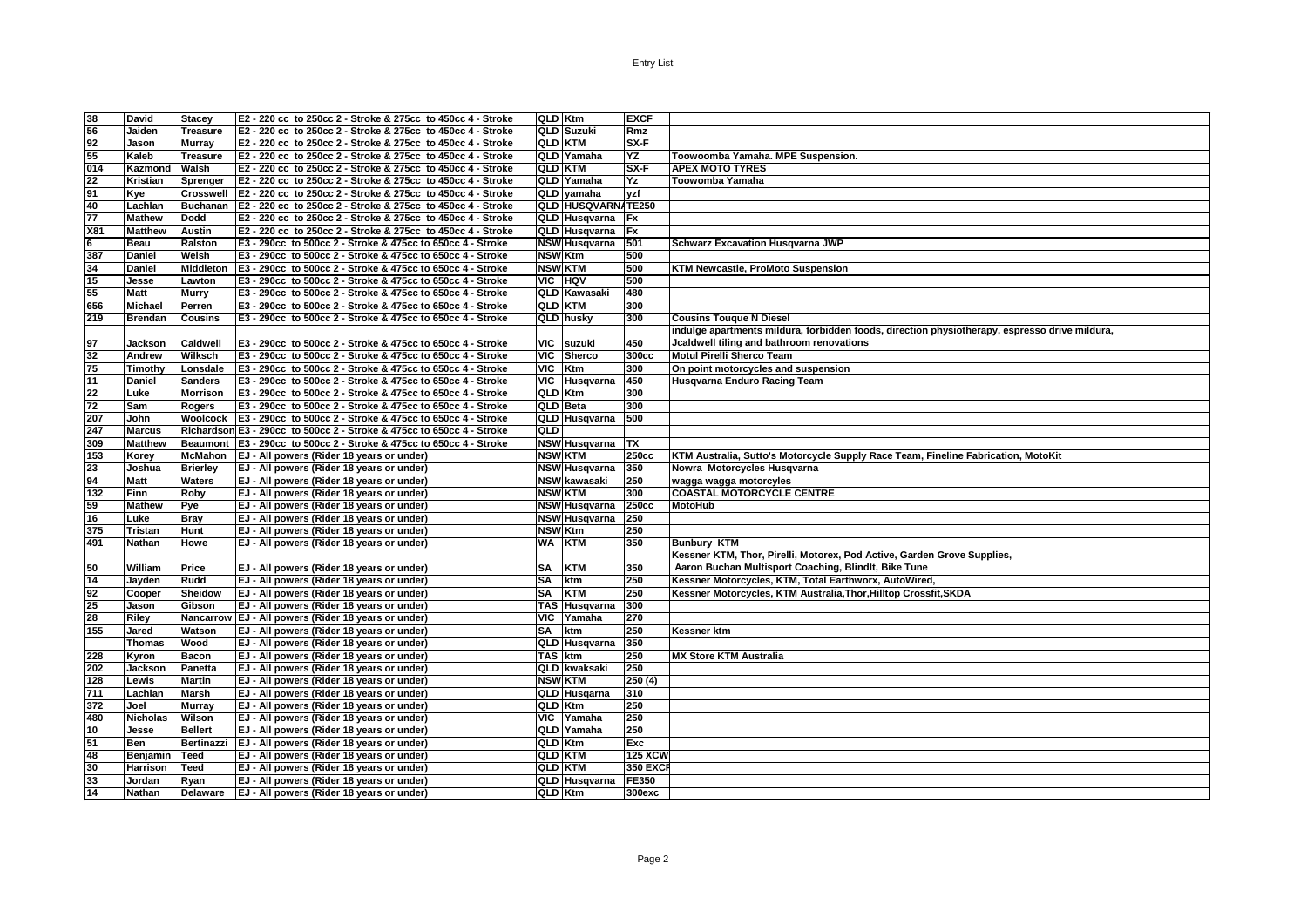|                 | Thomas            | Teed            | EJ - All powers (Rider 18 years or under)                                  |                           | QLD Yamaha          | Yz250                   |                                                                                                                                                     |
|-----------------|-------------------|-----------------|----------------------------------------------------------------------------|---------------------------|---------------------|-------------------------|-----------------------------------------------------------------------------------------------------------------------------------------------------|
| $\frac{63}{32}$ | Adam              | Giles           | 2 Stroke Cup (125cc upto 250cc)                                            | <b>QLD KTM</b>            |                     | 150                     |                                                                                                                                                     |
| 337             | Luke              | <b>Francis</b>  | 2 Stroke Cup (125cc upto 250cc)                                            |                           | QLD Yamaha          | 250                     |                                                                                                                                                     |
| 646             | John              |                 | Isherwood 2 Stroke Cup (125cc upto 250cc)                                  |                           | QLD Yamaha          | 250                     | J & J Racing, Wayne Leonard M/C, Lairwear, Link International                                                                                       |
| 181             | Todd              | <b>Charlick</b> | 2 Stroke Cup (125cc upto 250cc)                                            |                           | QLD Husqvarna       | 250                     |                                                                                                                                                     |
| 272             | <b>Billy</b>      | Hargy           | J2 - 12 - 15 years 85cc 2 - Str & up to 150cc 4 - Str                      |                           | NSW Husqvarna       | 85                      | Husqvarna Australia Rock Motorcycles Promoto Suspension PGA Rendering                                                                               |
| 234             | Kyle              |                 | Sandstrom   J2 - 12 - 15 years 85cc 2 - Str & up to 150cc 4 - Str          |                           | NSW yamaha          | 85                      | <b>Excite Motosports</b>                                                                                                                            |
| 298             | Campbell          | Hall            | J2 - 12 - 15 years 85cc 2 - Str & up to 150cc 4 - Str                      | <b>NSW KTM</b>            |                     | 85                      | <b>Halls Transport Repairs</b>                                                                                                                      |
| 278             | Luke              | <b>Chellas</b>  | J2 - 12 - 15 years 85cc 2 - Str & up to 150cc 4 - Str                      |                           | <b>NSW Husky</b>    | 85                      | <b>Northbound Driver Training</b>                                                                                                                   |
| 250             | William           | Vella           | J2 - 12 - 15 years 85cc 2 - Str & up to 150cc 4 - Str                      |                           | <b>NSW KTM</b>      | 85                      | <b>RIF RACING</b>                                                                                                                                   |
|                 | Hayden            | O'Connell       | J2 - 12 - 15 years 85cc 2 - Str & up to 150cc 4 - Str                      | QLD ktm                   |                     | 85                      | Brisbane Dirt Bike Rentals. Pat's Polishing                                                                                                         |
| 206<br>557      | Xavier            | Cox             | J2 - 12 - 15 years 85cc 2 - Str & up to 150cc 4 - Str                      |                           | VIC Kawasaki        | 85                      | Indulge Apartments, Zipfix, Mildura Motorcycles, Faint Obsession                                                                                    |
| 117             | Eli               | <b>Tripcony</b> | J2 - 12 - 15 years 85cc 2 - Str & up to 150cc 4 - Str                      |                           | QLD vamaha          | 85                      | toowoomba yamaha                                                                                                                                    |
| 687             | Jack              | <b>Shearer</b>  | J2 - 12 - 15 years 85cc 2 - Str & up to 150cc 4 - Str                      |                           | NSW husquvarna 85   |                         |                                                                                                                                                     |
| 626             | Max               | <b>Phillips</b> | J2 - 12 - 15 years 85cc 2 - Str & up to 150cc 4 - Str                      | VIC I                     | ktm                 | <b>85cc</b>             | <b>Mototech and Phillips Transport Mildura</b>                                                                                                      |
|                 |                   |                 |                                                                            |                           |                     |                         | Easycrete concrete pumping services, All vehicle services, Supermoto New England, Atlantic Oils,                                                    |
|                 | Jett              | Yarnold         | J2 - 12 - 15 years 85cc 2 - Str & up to 150cc 4 - Str                      |                           | <b>NSW Yamaha</b>   | <b>85cc</b>             | Pacific blue metal, Caltex Dawson river                                                                                                             |
| 277<br>650      | <b>Thomas</b>     | Vance           | J2 - 12 - 15 years 85cc 2 - Str & up to 150cc 4 - Str                      |                           | VIC Yamaha          | 85                      | 501 Motorsport                                                                                                                                      |
| 214             | Jack              |                 | Henrickson J2 - 12 - 15 years 85cc 2 - Str & up to 150cc 4 - Str           | <b>NSW Ktm</b>            |                     | 85                      | Aussie turf supplies                                                                                                                                |
| 617             | Jet               | <b>Brien</b>    | J2 - 12 - 15 years 85cc 2 - Str & up to 150cc 4 - Str                      | VIC                       | <b>KTM</b>          | 85                      | <b>Allpower Onsite Auto Electrics</b>                                                                                                               |
| 128             | <b>Max</b>        |                 | Mensforth   J2 - 12 - 15 years 85cc 2 - Str & up to 150cc 4 - Str          | <b>VIC</b>                | Ktm                 | 85                      | <b>Mum and Dad</b>                                                                                                                                  |
| 809             | Justin            | <b>Richards</b> | J2 - 12 - 15 years 85cc 2 - Str & up to 150cc 4 - Str                      |                           | QLD Husqvarna       | $\overline{85}$         |                                                                                                                                                     |
|                 | <b>Ashleigh</b>   | <b>Hunt</b>     | J2 - 12 - 15 years 85cc 2 - Str & up to 150cc 4 - Str                      | <b>NSW</b> Ktm            |                     | 85                      |                                                                                                                                                     |
| 725             |                   |                 |                                                                            |                           |                     | F                       |                                                                                                                                                     |
| P8              | Angus             | <b>Brasch</b>   | J2 - 12 - 15 years 85cc 2 - Str & up to 150cc 4 - Str                      |                           | QLD Husqvarna       |                         |                                                                                                                                                     |
|                 | <b>Bailey</b>     | Paroz           | J2 - 12 - 15 years 85cc 2 - Str & up to 150cc 4 - Str                      |                           | QLD Husqvarna       | <b>Tc</b>               |                                                                                                                                                     |
| 34X<br>886      | Benjamin          |                 | Coverdale J2 - 12 - 15 years 85cc 2 - Str & up to 150cc 4 - Str            | <b>QLD KTM</b><br>QLD ktm |                     | sx<br><b>85cc</b>       | <b>CBSadvice</b>                                                                                                                                    |
|                 | <b>Noah</b>       | Penman          | J2 - 12 - 15 years 85cc 2 - Str & up to 150cc 4 - Str                      |                           |                     |                         |                                                                                                                                                     |
| 959             | Sierra            |                 | McFarlane   J2 - 12 - 15 years 85cc 2 - Str & up to 150cc 4 - Str          |                           | QLD Husqvarna       | ТC                      |                                                                                                                                                     |
| 47<br>707       | Kodi              | <b>Stephens</b> | J3 - 13-14 years 125cc to 200cc 2 - Str & 200cc to 250cc 4-Str             | <b>NSW Ktm</b>            |                     | 125                     | True Painting & Decorating, KTM Newcastle, Lusty                                                                                                    |
|                 | Ariana            | <b>Collins</b>  | J3 - 13-14 years 125cc to 200cc 2 - Str & 200cc to 250cc 4-Str             |                           | NSW Husqvarna       | <b>125cc</b>            |                                                                                                                                                     |
| 150             | William           | Cooper          | J3 - 13-14 years 125cc to 200cc 2 - Str & 200cc to 250cc 4-Str             | <b>NSW KTM</b>            |                     | 150cc                   | Cooper Metal Roofing, On Song Motor Cycle Repairs, Link International & J&P Motor Cycles Griffith                                                   |
|                 |                   |                 |                                                                            |                           |                     |                         | WSB Distributors - Indulge Apartments - HPF Racing Products - NorthAdelaide Fitness Centre -<br>Red Dot Extreme - Physio Smart - Silverline Roofing |
| 586             | <b>Maxwell</b>    |                 | Liebeknech J3 - 13-14 years 125cc to 200cc 2 - Str & 200cc to 250cc 4-Str  | <b>SA</b>                 | Yamaha              | 125                     |                                                                                                                                                     |
| 701             | Jack              | <b>Bithell</b>  | J3 - 13-14 years 125cc to 200cc 2 - Str & 200cc to 250cc 4-Str             | <b>VIC</b>                | <b>Sherco</b>       | 125                     | Indulge apartments. Mallee motorcycles                                                                                                              |
| 715             | Riley             |                 | McGillivray J3 - 13-14 years 125cc to 200cc 2 - Str & 200cc to 250cc 4-Str | <b>VIC</b>                | <b>KTM</b>          | 250                     | AJ's Superstore Tunetech Racing KSP Offroad Bright & District Electrical Services                                                                   |
|                 |                   |                 |                                                                            |                           |                     |                         | Bunbury ktm, ktm Australia, Blue Hire Pumps, Fox racing Australia, motorexaus, Dunlop, Superproxusa,                                                |
| 424             | Jethro            | Carriage        | U3 - 13-14 years 125cc to 200cc 2 - Str & 200cc to 250cc 4-Str             | WA ktm                    |                     | 150                     | Aussiemoto Engineering, JMS Suspension, Pipeking, Kustommx                                                                                          |
| 755             | Tom               | Park            | J3 - 13-14 years 125cc to 200cc 2 - Str & 200cc to 250cc 4-Str             | <b>QLD KTM</b>            |                     | 125cc                   |                                                                                                                                                     |
| 801             | Nick              | <b>Maxwell</b>  | J3 - 13-14 years 125cc to 200cc 2 - Str & 200cc to 250cc 4-Str             | <b>QLD KTM</b>            |                     | 250                     | <b>Feed Central</b>                                                                                                                                 |
| 433             | Campbell          | O'Donnell       | J3 - 13-14 years 125cc to 200cc 2 - Str & 200cc to 250cc 4-Str             | <b>QLD KTM</b>            |                     | 85                      | Qb4 ktm, Thor aust, hp motorcycles, Michelin, BrettO'Donnell electrical                                                                             |
| 709             | Cooper            | <b>Bengtson</b> | J3 - 13-14 years 125cc to 200cc 2 - Str & 200cc to 250cc 4-Str             | QLD Ktm                   |                     | Sx                      |                                                                                                                                                     |
| 846             | Cooper            | Hanson          | J3 - 13-14 years 125cc to 200cc 2 - Str & 200cc to 250cc 4-Str             |                           | <b>QLD Kawasaki</b> | $\overline{\mathbf{x}}$ |                                                                                                                                                     |
| 777             | Jake              | Hayes           | J3 - 13-14 years 125cc to 200cc 2 - Str & 200cc to 250cc 4-Str             | QLD ktm                   |                     | sx                      |                                                                                                                                                     |
| 716             | Justin            | <b>Barnes</b>   | J3 - 13-14 years 125cc to 200cc 2 - Str & 200cc to 250cc 4-Str             |                           | QLD Sherco          | <b>SER</b>              |                                                                                                                                                     |
| 770             | Kelly             | Woolston        | U3 - 13-14 years 125cc to 200cc 2 - Str & 200cc to 250cc 4-Str             |                           | <b>QLD KTM</b>      | <b>EXC</b>              |                                                                                                                                                     |
| 787             | Liam              |                 | Coverdale   J3 - 13-14 years 125cc to 200cc 2 - Str & 200cc to 250cc 4-Str |                           | QLD Sherco          | SEF-R                   | <b>CBSadvice</b>                                                                                                                                    |
| 88              | William           | <b>Dennett</b>  | J3 - 13-14 years 125cc to 200cc 2 - Str & 200cc to 250cc 4-Str             |                           | QLD yamaha          | yz250f                  | MX1 AUSTRALIA, ACERBIS, PIRELLI, MOTUL, LISMORE MOTORCYCLES                                                                                         |
| 771             | Zeth              | <b>Bond</b>     | J3 - 13-14 years 125cc to 200cc 2 - Str & 200cc to 250cc 4-Str             | <b>QLD KTM</b>            |                     | <b>SXF</b>              |                                                                                                                                                     |
| 126             | <b>Blake</b>      | <b>Hollis</b>   | J4 - 15 years 125cc to 200cc 2 - Str & 200cc to 250cc 4 - Str              |                           | <b>NSW Yamaha</b>   | 125                     | Yamaha Aus yamalube GYTR Excite motorsports                                                                                                         |
| 271             | Mackenzie Johnson |                 | J4 - 15 years 125cc to 200cc 2 - Str & 200cc to 250cc 4 - Str              |                           | NSW yamaha          | 125                     | citycoast motorcycles Giant Australia Thor Barkbusters . Holeshot Graphics                                                                          |
| 7               | Hayden            | Campbell        | J4 - 15 years 125cc to 200cc 2 - Str & 200cc to 250cc 4 - Str              |                           | <b>NSW Yamaha</b>   | 250                     |                                                                                                                                                     |
| 179             | Jasper            | <b>Franklin</b> | J4 - 15 years 125cc to 200cc 2 - Str & 200cc to 250cc 4 - Str              | <b>NSW KTM</b>            |                     | 125                     | <b>Peak Performance Motorcycles</b>                                                                                                                 |
|                 | Clay              | <b>Parsons</b>  | J4 - 15 years 125cc to 200cc 2 - Str & 200cc to 250cc 4 - Str              | <b>NSW Ktm</b>            |                     | 125                     |                                                                                                                                                     |
|                 |                   |                 |                                                                            |                           |                     |                         | bee Firm nrg/GYTR/Yamaha Junior Racing SRD GYTR AXO Yamalube Dunlop Scott Just 1 DID Uni filter Wormal                                              |
| 39              | Cody              | <b>Chittick</b> | U4 - 15 years 125cc to 200cc 2 - Str & 200cc to 250cc 4 - Str              |                           | WA yamaha           | 250                     | civil power on cabling Fabery Films mandurah city yamaha                                                                                            |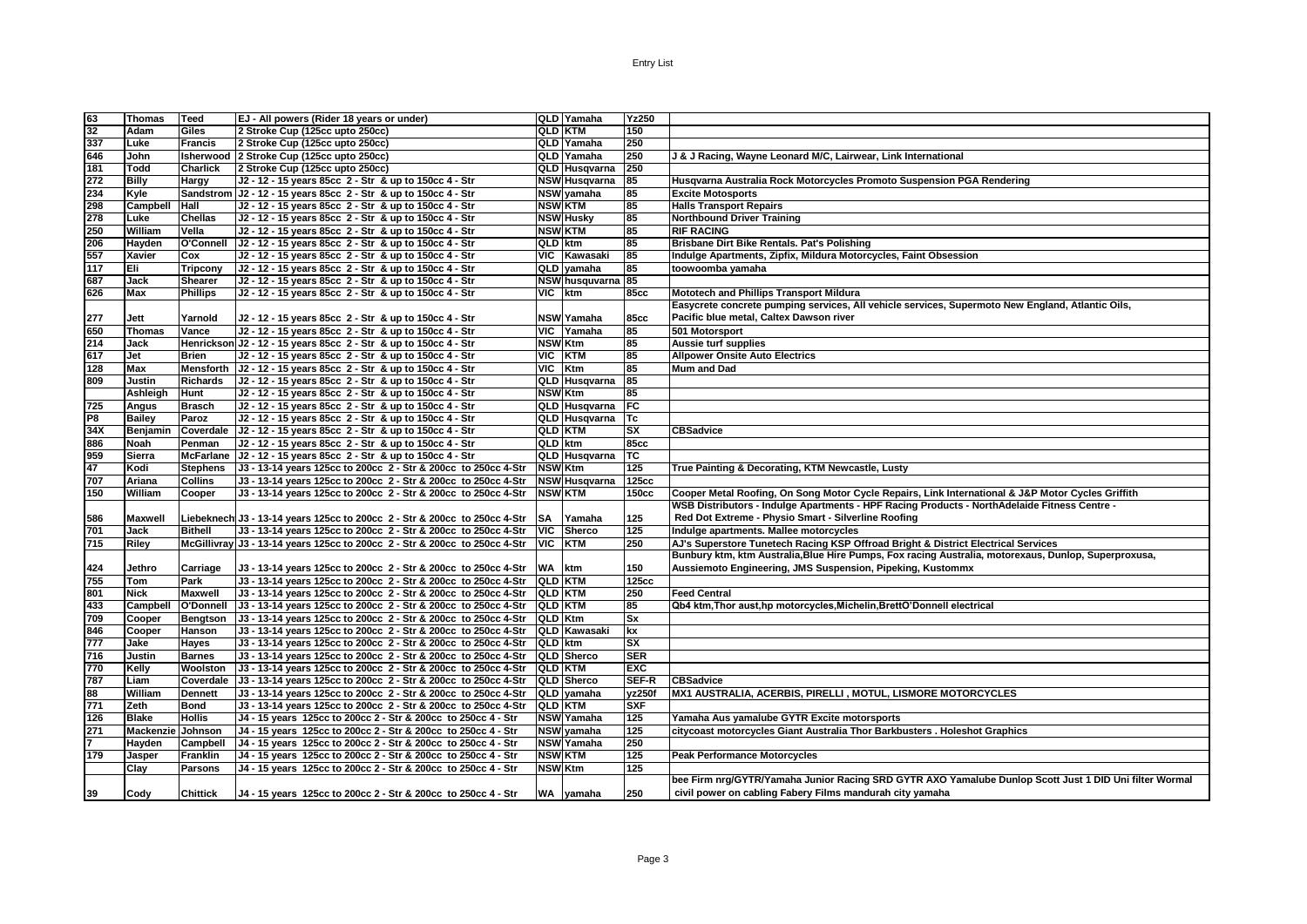| 265  | Tyler                    | Read            | J4 - 15 years 125cc to 200cc 2 - Str & 200cc to 250cc 4 - Str             | SA KTM         |                      | 150          |                                                                  |
|------|--------------------------|-----------------|---------------------------------------------------------------------------|----------------|----------------------|--------------|------------------------------------------------------------------|
| 796  | Zac                      | Perry           | J4 - 15 years 125cc to 200cc 2 - Str & 200cc to 250cc 4 - Str             |                | QLD Kawasaki         | 250          | Harbour City Motorcycles, Motokote, The Guinea Group             |
| 715  | <b>Brayden</b>           | <b>Ellis</b>    | J4 - 15 years 125cc to 200cc 2 - Str & 200cc to 250cc 4 - Str             | QLD ktm        |                      | 125          |                                                                  |
| 753  | Lochie                   | Stafford        | J4 - 15 years 125cc to 200cc 2 - Str & 200cc to 250cc 4 - Str             |                | VIC sherco           | 125          | 501 motorsport sherco/powerhouse junior development team.        |
| 199  | Oscar                    | <b>Collins</b>  | J4 - 15 years 125cc to 200cc 2 - Str & 200cc to 250cc 4 - Str             |                | <b>NSW</b> Husqvarna | 250          |                                                                  |
| 86   | Charlie                  | <b>Milton</b>   | J4 - 15 years 125cc to 200cc 2 - Str & 200cc to 250cc 4 - Str             | SA Ktm         |                      | 250          | milton transport                                                 |
| 34   | Kobe                     | Conley          | J4 - 15 years 125cc to 200cc 2 - Str & 200cc to 250cc 4 - Str             |                | <b>TAS Kawaski</b>   | 85           | Fist Handware/City Bike centre/Yamalube                          |
| 726  | Jack                     | Conlan          | J4 - 15 years 125cc to 200cc 2 - Str & 200cc to 250cc 4 - Str             | <b>QLD KTM</b> |                      | 200T         |                                                                  |
| 769  | James                    | <b>Boyce</b>    | J4 - 15 years 125cc to 200cc 2 - Str & 200cc to 250cc 4 - Str             |                | QLD Honda            | 250          | <b>Denis Boyce Earthmoving</b>                                   |
| 229  | Jay                      | <b>Simister</b> | J4 - 15 years 125cc to 200cc 2 - Str & 200cc to 250cc 4 - Str             | SA KTM         |                      | 250          | Coast Powersports, Dunlop, Fly, Motul, Karcher, Hattah Roadhouse |
| 721  | Brian                    | Smith           | J4 - 15 years 125cc to 200cc 2 - Str & 200cc to 250cc 4 - Str             |                | QLD Honda            | 250          |                                                                  |
| 722  | George                   | <b>Morris</b>   | J4 - 15 years 125cc to 200cc 2 - Str & 200cc to 250cc 4 - Str             |                | QLD yamamha          | <b>WR250</b> |                                                                  |
| 909  | Grace                    | Woolston        | J4 - 15 years 125cc to 200cc 2 - Str & 200cc to 250cc 4 - Str             | <b>QLD KTM</b> |                      | EXC          |                                                                  |
| 703  | Liam                     | Coleborn        | J4 - 15 years 125cc to 200cc 2 - Str & 200cc to 250cc 4 - Str             |                | QLD husqvarna        | fc250        |                                                                  |
| 731  | Vaughn                   |                 | Mittelheuse J4 - 15 years 125cc to 200cc 2 - Str & 200cc to 250cc 4 - Str |                | QLD Husqvarna        | тc           |                                                                  |
| 997  | Harley                   | <b>Hutton</b>   | Junior 65 cc                                                              |                | QLD Yamaha           | YZ65         | Yamaha Motor Australia                                           |
| 420  | Max                      |                 | Stevenson Junior 65 cc                                                    | <b>QLD KTM</b> |                      | Sx           |                                                                  |
| 416  | Tom                      | <b>McDonald</b> | Junior 65 cc                                                              | QLD ktm        |                      | 65 sx        |                                                                  |
| A55  | Angus                    | Hartog          | Junior 85cc 2 stroke & 150cc 4strk (9-11 years SW)                        |                | QLD Husquvarna TC85  |              | <b>Toowoomba Motorcycles</b>                                     |
| t08  | Beau                     | Tripcony        | Junior 85cc 2 stroke & 150cc 4strk (9-11 years SW)                        |                | <b>QLD YAMAHA</b>    | ΥZ           | toowoomba yamaha                                                 |
| 882  | Mason                    | <b>Phillips</b> | Junior 85cc 2 stroke & 150cc 4strk (9-11 years SW)                        |                | QLD Yamaha           | Υz           |                                                                  |
| 805  | Michael                  | <b>Blake</b>    | Junior 85cc 2 stroke & 150cc 4strk (9-11 years SW)                        | QLD Ktm        |                      | Sx           |                                                                  |
|      | <b>Maddison Panetta</b>  |                 | Junior Girls 9 - 15 years                                                 |                | QLD Kawasaki         | Kxf          |                                                                  |
| 151  | Nathan                   | Cover           | Masters - All Powers (Rider 45+ years of age)                             | <b>NSW</b> ktm |                      | 300          | <b>Cover Fencing</b>                                             |
| 711  | Timothy                  | <b>Martin</b>   | Masters - All Powers (Rider 45+ years of age)                             |                | NSW honda            | 250          |                                                                  |
| 569  | Gordon                   | Mcqueen         | Masters - All Powers (Rider 45+ years of age)                             |                | <b>NSW</b> Yamaha    | 450          |                                                                  |
| 942  | Craig                    | Hale            | Masters - All Powers (Rider 45+ years of age)                             |                | NSW Yamaha           | 250          | Apex Podiatry. Funnel Web.                                       |
| 977  | lan                      | Jenner          | Masters - All Powers (Rider 45+ years of age)                             | <b>NSW KTM</b> |                      | 250          |                                                                  |
| 590  | David                    | Wagner          | Masters - All Powers (Rider 45+ years of age)                             |                | QLD Yamaha           | 450          |                                                                  |
| 509  | Adam                     | O'Connor        | Masters - All Powers (Rider 45+ years of age)                             | <b>QLD KTM</b> |                      | 500          |                                                                  |
| 527  | Zac                      | <b>Williams</b> | Masters - All Powers (Rider 45+ years of age)                             | <b>QLD KTM</b> |                      | 250          |                                                                  |
| 914  | Peter                    | Rudd            | Masters - All Powers (Rider 45+ years of age)                             | SA KTM         |                      | 250          | Total Earthworx, AutoWired, Kessner Motorcycles                  |
| 838  | Stephen                  | <b>Matheson</b> | Masters - All Powers (Rider 45+ years of age)                             | <b>NSW TM</b>  |                      | 300          | <b>SMW HORNSBY</b>                                               |
| 903  | lan                      |                 | McGillivray Masters - All Powers (Rider 45+ years of age)                 | VIC KTM        |                      | 500          | <b>BRIGHT &amp; DISTRICT ELECTRICAL SERVICES</b>                 |
|      | <b>Michael</b>           | Boyd            | Masters - All Powers (Rider 45+ years of age)                             | <b>NSW KTM</b> |                      | 450          | <b>BallinaPower Equipment</b>                                    |
|      | Anthony                  | Pett            | Masters - All Powers (Rider 45+ years of age)                             | QLD            |                      |              |                                                                  |
| 585  | Allan                    | Gibbs           | Masters - All Powers (Rider 45+ years of age)                             |                | <b>QLD</b> Sherco    | SEF-R        |                                                                  |
| 516  | Andrew                   | <b>Dennett</b>  | Masters - All Powers (Rider 45+ years of age)                             |                | <b>QLD</b> Husqvarna | <b>Wr240</b> | northern rivers auto                                             |
| 521  | <b>Bruce</b>             | Porich          | Masters - All Powers (Rider 45+ years of age)                             | <b>QLD KTM</b> |                      | EXC-F        |                                                                  |
| 525  | Craig                    | <b>Treasure</b> | Masters - All Powers (Rider 45+ years of age)                             |                | QLD Husqvarna        | FE501        |                                                                  |
| 516  | Darrin                   | <b>Strauch</b>  | Masters - All Powers (Rider 45+ years of age)                             | QLD ktm        |                      | exc          |                                                                  |
| 597  | David                    | Emery           | Masters - All Powers (Rider 45+ years of age)                             | QLD ktm        |                      | exc-f        |                                                                  |
| 561Q | David                    | Love            | Masters - All Powers (Rider 45+ years of age)                             |                | QLD Yamaha           | <b>WR</b>    |                                                                  |
| 531  | Graham                   |                 | Mittelheuse Masters - All Powers (Rider 45+ years of age)                 |                | <b>QLD</b> Husaberg  | TE.          |                                                                  |
|      | Greg                     | Reason          | Masters - All Powers (Rider 45+ years of age)                             |                | QLD yamaha           | wr           |                                                                  |
| 24   | Hamish                   | Guy             | Masters - All Powers (Rider 45+ years of age)                             | QLD ktm        |                      | sxf          |                                                                  |
| 504  | lan                      | French          | Masters - All Powers (Rider 45+ years of age)                             | <b>QLD TM</b>  |                      | <b>EN250</b> |                                                                  |
| 910  | John                     | <b>Baker</b>    | Masters - All Powers (Rider 45+ years of age)                             | <b>NSW</b> ktm |                      | excf         |                                                                  |
| 032  | Kenneth                  | <b>Hicks</b>    | Masters - All Powers (Rider 45+ years of age)                             |                | <b>QLD Honda</b>     | CRF          |                                                                  |
| 173  | Kirk                     | <b>Hutton</b>   | Masters - All Powers (Rider 45+ years of age)                             |                | QLD Yamaha           | <b>WR450</b> | Yamaha Motor Australia                                           |
| 74   | Malcolm                  | <b>Dalton</b>   | Masters - All Powers (Rider 45+ years of age)                             |                | QLD vamaha           | yz           |                                                                  |
| Q567 | <b>Michael</b>           | Harvey          | Masters - All Powers (Rider 45+ years of age)                             | QLD            |                      |              | Dalby Moto/Fuel Torque/EDG                                       |
| 552  | Scott                    | <b>Finger</b>   | Masters - All Powers (Rider 45+ years of age)                             | QLD Ktm        |                      | Exc          |                                                                  |
| 57   | <b>Christophe Thomas</b> |                 | Veterans - All Powers (Riders 35+ years of age)                           | <b>NSW KTM</b> |                      | 450CC        | <b>THOMAS LEE KTM</b>                                            |
| 777  | <b>Matthew</b>           | Keipert         | Veterans - All Powers (Riders 35+ years of age)                           |                | <b>NSW</b> Honda     | 450          | <b>Maitland Motorcycles</b>                                      |